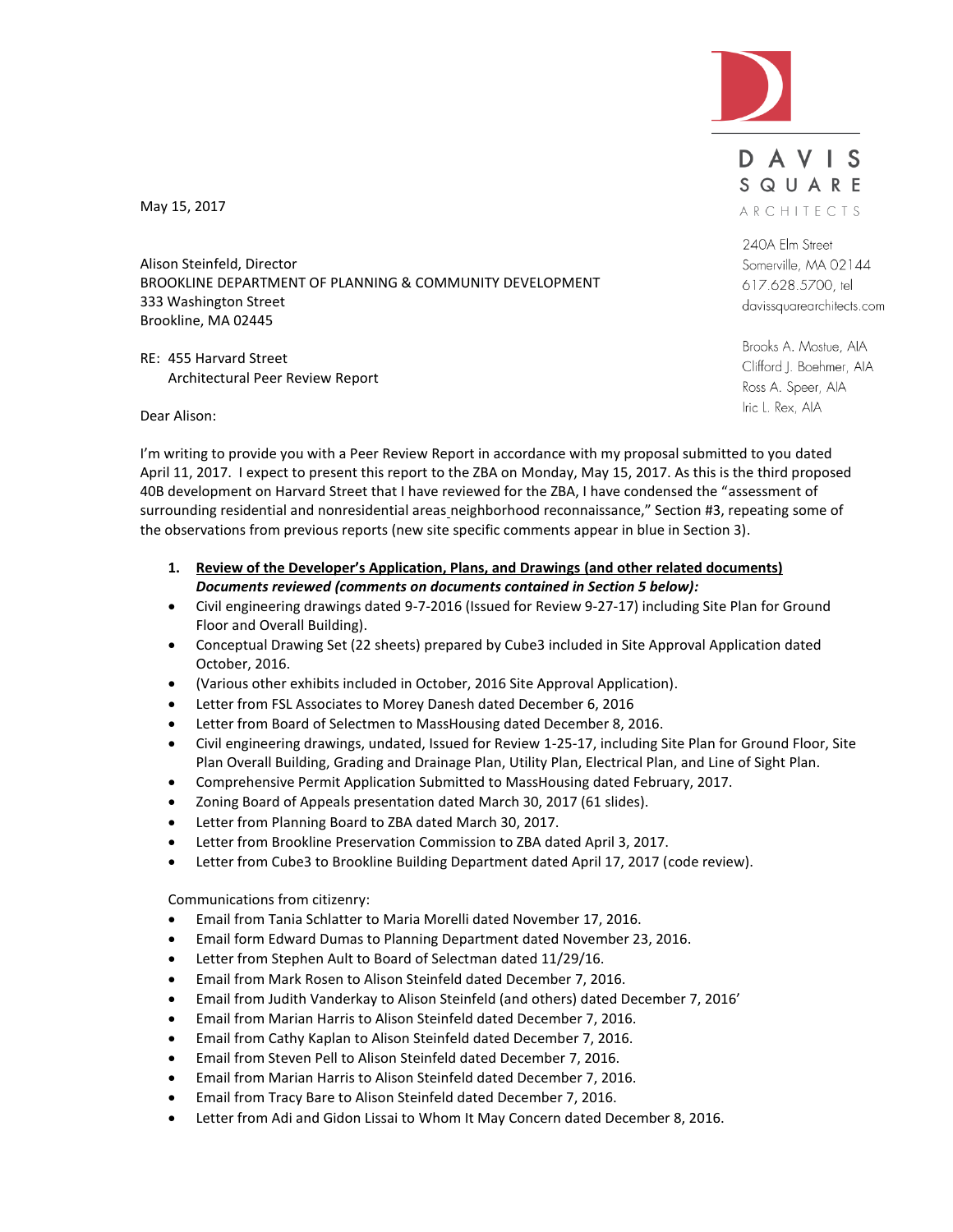- Email from Victoria Longino to Town of Brookline and Residents dated March 21, 2017.
- Email from Fred Bennett to Alison Steinfeld dated April 3, 2017.
- Email from Nancy Bennett to Board of Selectman and Planning Board dated April 5, 2017.
- Letter from Sylvaine Sparrow and Joshua Sparrow to ZBA dated May 15, 2017.
- Letter from Hildy Grossman to Whom It May Concern, undated.
- Letter from Sloat Shaw to Board of Selectman and Planning Board, undated.
- Letter from Linda Pehlke to Alison Steinfeld, undated.
- Letter from Catherine Campbell, not addressed, undated.

#### (REFERENCE MATERIALS)

- Local 40B Review and Decision Guidelines published by MHP and Edith Netter, November 2005
- Handbook: Approach to Chapter 40B Design Reviews, prepared by The Cecil Group, Inc. for DHCD, MassDevelopment, MassHousig, and MHP, January, 2011

### **2. Initial Meeting at the site with the Developer's Design team and Representative of the Town**

Members of the development team conducted a site walkthrough at 455 Harvard Street on April 28, 2017. Attending included Cliff Boehmer (Architectural Peer Reviewer), Polly Selkoe, Alison Steinfeld, Peter Bartash (project architect), and Danny Danesh (developer).

Observations at the walkthrough included reviewing building location markings on pavement, review of the setback distance and scale of the neighboring home to the north, condition of retaining walls at the rear and west side of site, conditions on the Thorndike Street (that include an extended curb cut, a fire hydrant, a utility pole, and a street tree that would appear to conflict with proposed construction).

There was discussion of setting up a working session to discuss the proposed project (a date was established, but the meeting was cancelled).

# **3. Conduct site visit and reconnaissance assessment of surrounding residential and nonresidential areas within one mile of the project site. (This section is predominantly a repeat of the analysis contained in previous Harvard Street Peer Review reports. New comments are highlighted in blue at the end of the section).**

Harvard Street/Avenue is an approximately 2-mile stretch of road that runs between Cambridge Street in Boston, south/southeast to Washington Street in Brookline. It passes through several Brookline concentrated commercial areas, including Brookline Village, Coolidge Corner (Brookline's largest commercial area), JFK Crossing, and then into Boston where Commonwealth Avenue intersects, creating another concentrated commercial area. Generally, on Harvard Street in Brookline, between the more concentrated commercial zones, there are a variety of building types and uses, with some variation in scale and setback. Most prevalent are 1.0 story commercial uses, with little or no setback. There are a variety of 3-story, masonry apartment buildings with no setback, or with modest setbacks adequate for landscaping. Several large "historic" woodframe, former homes exist, generally with significant, landscaped setback. The street wall is periodically broken by parking lots, or atypical, most likely existing non-conforming uses (e.g., gas stations, supermarket with open field of parking along the street, etc.). Taller, civic or religious structures are set back from the street to compensate for their increased building height.

There is also some two-story commercial use, particularly within the Coolidge Corner area (retail on first level, other commercial use on the second floor). There appears to be very little mixed residential/commercial development (i.e., most commercial buildings are 100% commercial, and most multifamily buildings are 100% residential). There is only one (two, counting the attic level of the S.S. Pierce Building, assuming it is residential), 4-story residential building with no setback from Harvard Street (south of Coolidge Corner at Vernon Street). One other 4-story residential building is just north of Coolidge Corner, but it is set back something like 12 to 15 feet from the sidewalk.

The tallest structure on the entire length of Harvard Street (with the possible exception of the bell-tower at St. Mary's) appears to be the Brookline Professional Building, a five story (parking at first level) commercial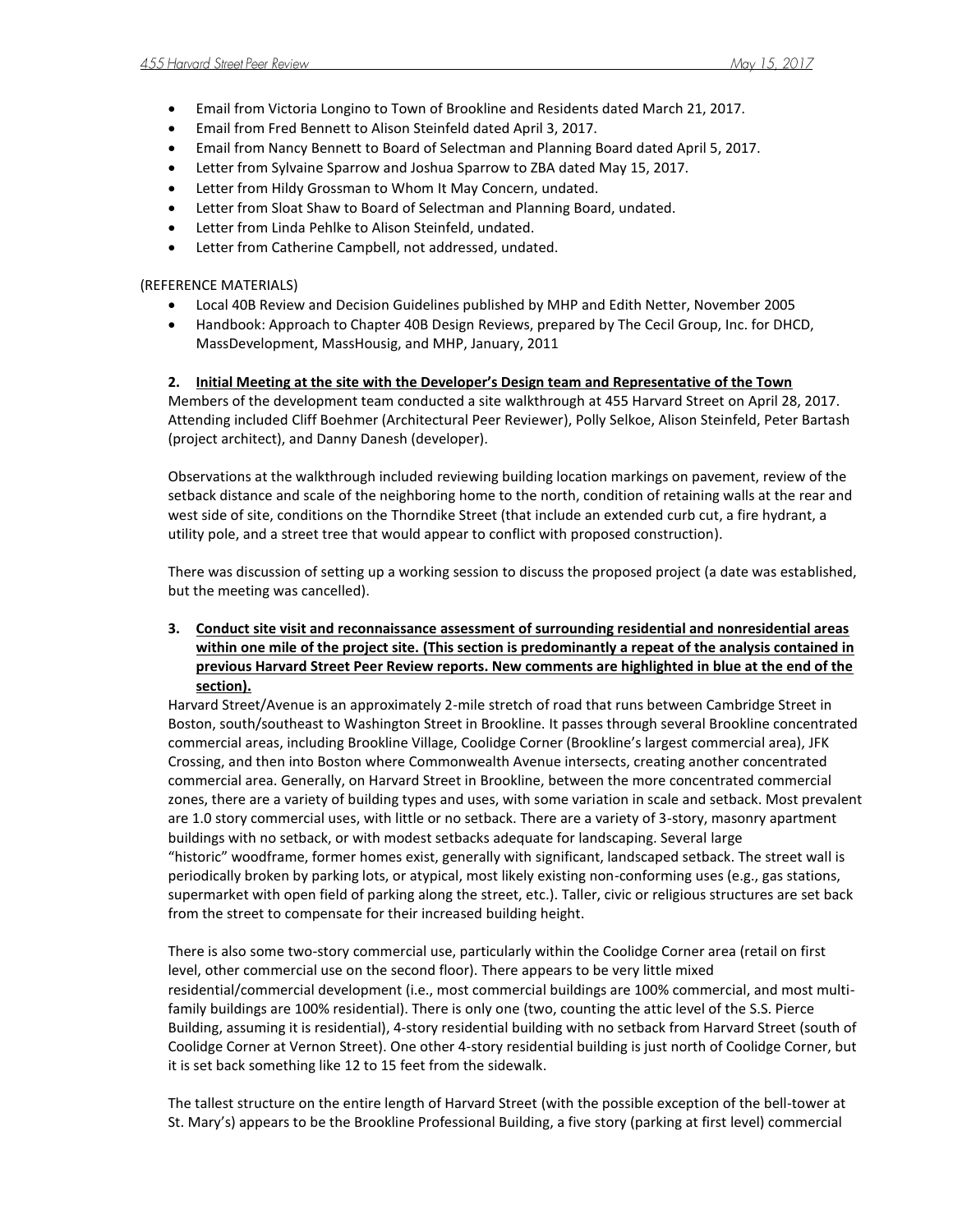structure set back about 10 feet from the sidewalk. The entire length of Harvard Street is very pedestrian friendly, with fully-adequate-to-broad sidewalks, articulated by some street trees, activated by many commercial storefronts, and some outdoor dining opportunities. The length of Harvard Street is served by buses, and it crosses two Green Line train tracks (B and C), and dead ends in another (D).

So while there is a wide range of building types and scale along Harvard Street, there is a consistent attitude towards maintaining a pleasant streetscape. Larger civic/religious structures are set back with landscaping and/or extended entry zones (e.g., grand staircases), and smaller scale residential and commercial uses hold the sidewalk streetwall line, or are set back enough for modest landscaping.

Generally, side streets that intersect Harvard are lined with one and two-family, 2.5 story woodframe homes, hip or gable roofs, with setbacks adequate for landscaping and creation of a semi-private outdoor zone. Interspersed among the small structures are numerous 3-story, typically masonry, flat-roof multi-family structures, with common entry vestibules that create the transition from street to private corridors and stairs. This pattern of smaller woodframe homes mixed in with three story masonry multi-family buildings on side streets is very similar after passing into Boston onto Harvard Avenue.

The area along Harvard that frames the proposed development includes a gas station immediately across Thorndike Street, followed by single story commercial uses tight to the sidewalk all the way to Naples Road. In the other direction (away from Coolidge Corner), the subject site abuts a parking lot for a small commercial development (that includes a Starbucks), several single story commercial uses up to the sidewalk, then a large parking area open to the sidewalk that serves TJ Maxx.

Directly across Harvard Street is another gas station, followed by a several blocks of single story commercialto-the-sidewalk on the way towards Coolidge Corner (all the way to the large Temple structure). Going towards Boston on the other side of Harvard, virtually all of the development is set back far from the street, punctuated with parking areas until across from the TJ Maxx.

The site is located in a stretch of Harvard Street that travels NNW after a bend towards the north at JFK Crossing. It is in an L-1.0 district that allows an FAR of 1.0 and a maximum building height of 40 feet.

#### **4. Consult with the Applicant's design team, as appropriate.**

No meetings or project-related conversations with the design team have taken place since the site walkthrough on April 28.

**5. Provide an oral presentation to the ZBA within approximately one month of the notice to proceed. Said presentation shall include comments and preliminary recommendations on the following:** This report will be presented a ZBA hearing on Monday, May 15.

## *a. Orientation of buildings in relation to each other, and to streets, parking areas, open space, and on-site amenities, and to solar access.*

The proposal is to build a new four-story, mixed use building that covers most of the site with building footprint. Included in the program are 17 residential units (12  $\omega$  1-BR, 3  $\omega$  2-BR, 1  $\omega$  3-BR), 13 parking spaces (11 of which are "mechanized") within the building footprint, and 1735 SF of commercial space accessed at the corner of Thorndike and Harvard Streets. The residential entry is from the northwest corner on Harvard Street, and parking is accessed from Thorndike at approximately the midpoint of the building. The building height along Harvard Street is approximately 47 feet, stepping down to 35 feet near the abutting property on Thorndike. The site plan indicates a proposed loading zone on Harvard Street in an area that is an existing curb cut.

Open space on the site is limited to 5-foot setbacks to the Thorndike Street neighbor and the commercial parking area on Harvard Street. This setback is adequate for a concrete sidewalk and a potential narrow planting strip. The property line along Thorndike follows a gentle curve that results in a narrowing of the sidewalk planting strip as one approaches Harvard Street. Interior amenities are limited to the residential entry lobby/mail area, and bicycle storage.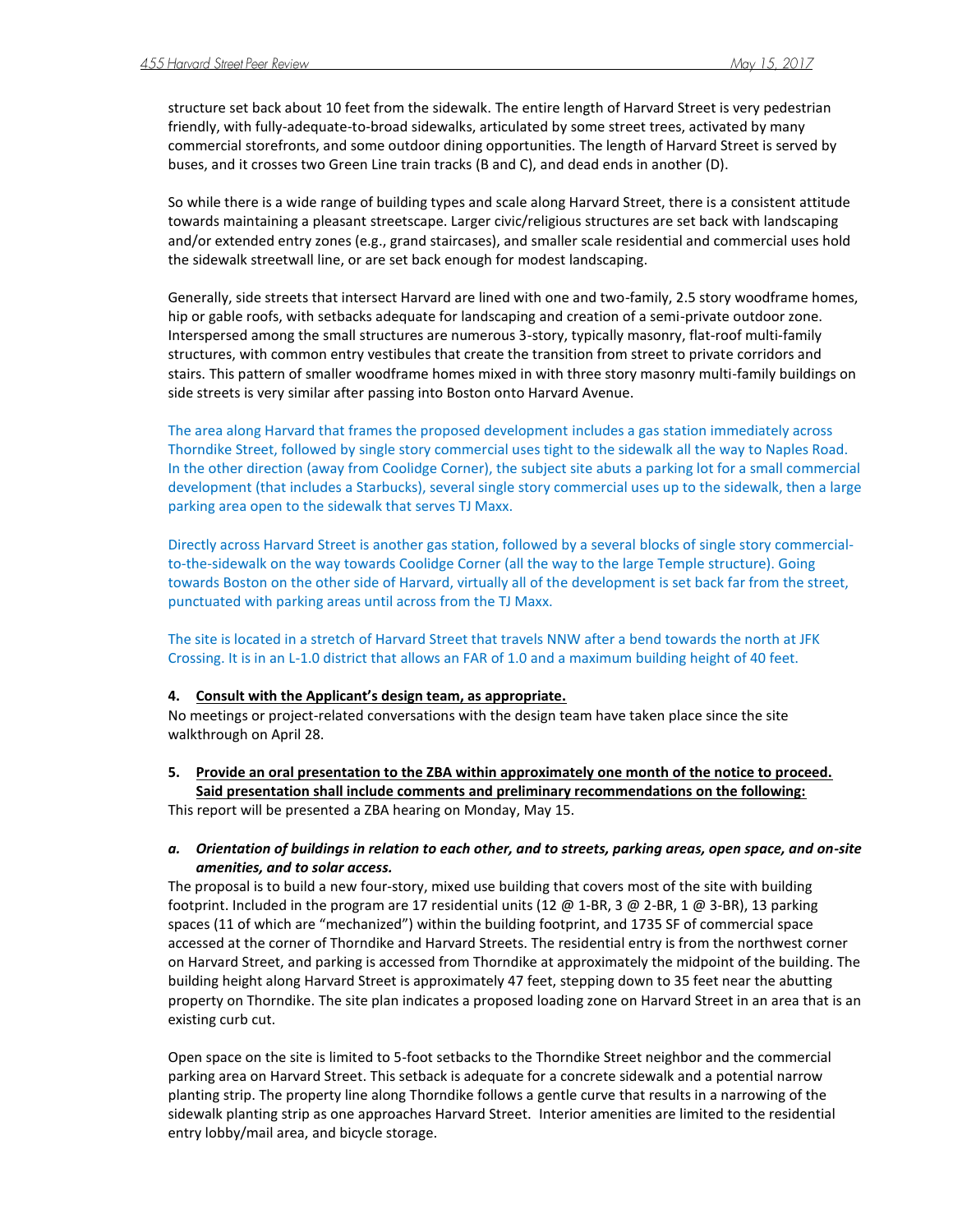Due to the orientation of the building, and to the fact that it is a corner site open on three sides (including the parking lot to the northwest), three elevations will have very good access to sunlight virtually year-round. The north elevation facing the Thorndike Street neighbor will receive limited morning light during the summer months.

Shadow studies have been included in the application materials, and not unexpectedly, have indicated that most of the impact will be on Harvard Street and the parking area to the north (in the morning hours), and on the Thorndike neighbor and Thorndike Street during the afternoon hours. Shadows are minimized in the summer, and are at a maximum in the winter. While cutting back on the building massing near the neighbor is effective at increasing sky views, there will unquestionably be a significant change of southern exposure for the neighbor given the small scale and large setback of the existing structure at 455.

#### *b. Function, use and adequacy of open space and landscaped areas.*

As noted above, open space is very limited, and serves solely for service and egress functions.

#### *c. Use and treatment of natural resources.*

This reviewer is not aware of any natural resources that are threatened by the proposed development.

#### *d. Building design, massing and scale in relationship to the surrounding context and topography.*

Most of the building, similar to other recently-proposed mixed use structures on Harvard Street, employ a traditional tripartite vertical proportioning system of base, body, and cap. The renderings indicate a strong masonry first floor language, very similar in scale, articulation, and material palette to the existing one-story commercial uses along Harvard Street. The two-story body of the building is clad in brick on the three elevations that are prominently visible, with a smaller-scale-residential type, lapped siding finish where the building faces its neighbor on Thorndike. The top floor is set back from the body along Thorndike and Harvard Street by what appears to be around a foot. Along the parking lot to the north, it isn't clear what the setback may be. The main body of the top floor is set back between approximately 18 to 22 feet from the second and third floors (22'-9" to 27'-3" from the property line) at the abutting property on Thorndike. The northeast egress stair is not set back from the lower levels. Top floor siding materials are called out to be cementitious panels.

The only abutting structure is the neighboring home on Thorndike Street. It is 2.5 stories, with its first floor set approximately 3 feet off of grade, and a tall, dormered hip roof that appears to contain potentially habitable third floor space. There are two bays on the first floor of the structure that face the subject property and are quite close to the property line. The Thorndike Street Elevation contained in the May 15 presentation materials indicates that the ridge height of the home is approximately equal to the height of the flat roof of the proposed new structure (this is possible, given the very tall hip roof and the slope of Thorndike Street upwards as it travels away from Harvard Street).

Generally, as depicted in the project renderings, the Harvard Street elevation is the most successful. Material selection and its deployment is appropriate (for example, using brick both for its permanence and to follow the curved corner), use of awnings to enhance the pedestrian experience, contrasting window pattern at the attic level, etc.). A few recommendations for additional study:

- Where the building rounds the corner, the dimension of the masonry bands between floors is greatly diminished. It seems that the corner should either be recessed for its full height with greater differentiation of materials add articulation, or the masonry bands should continue around the corner at the same dimension as the abutting elevations to ensure a sense of solidity.
- As was noted in the letter from the Planning Board, consideration should be given to "re-locating" the fourth floor cornice to the top of the third floor (most likely retaining a smaller scale cornice at the top of the building).
- Increasing the setback along Harvard Street could increase the usefulness of the sidewalk space (for example, creating enough space for outdoor dining). It would also address Planning Board concern regarding the sight line down Harvard Street.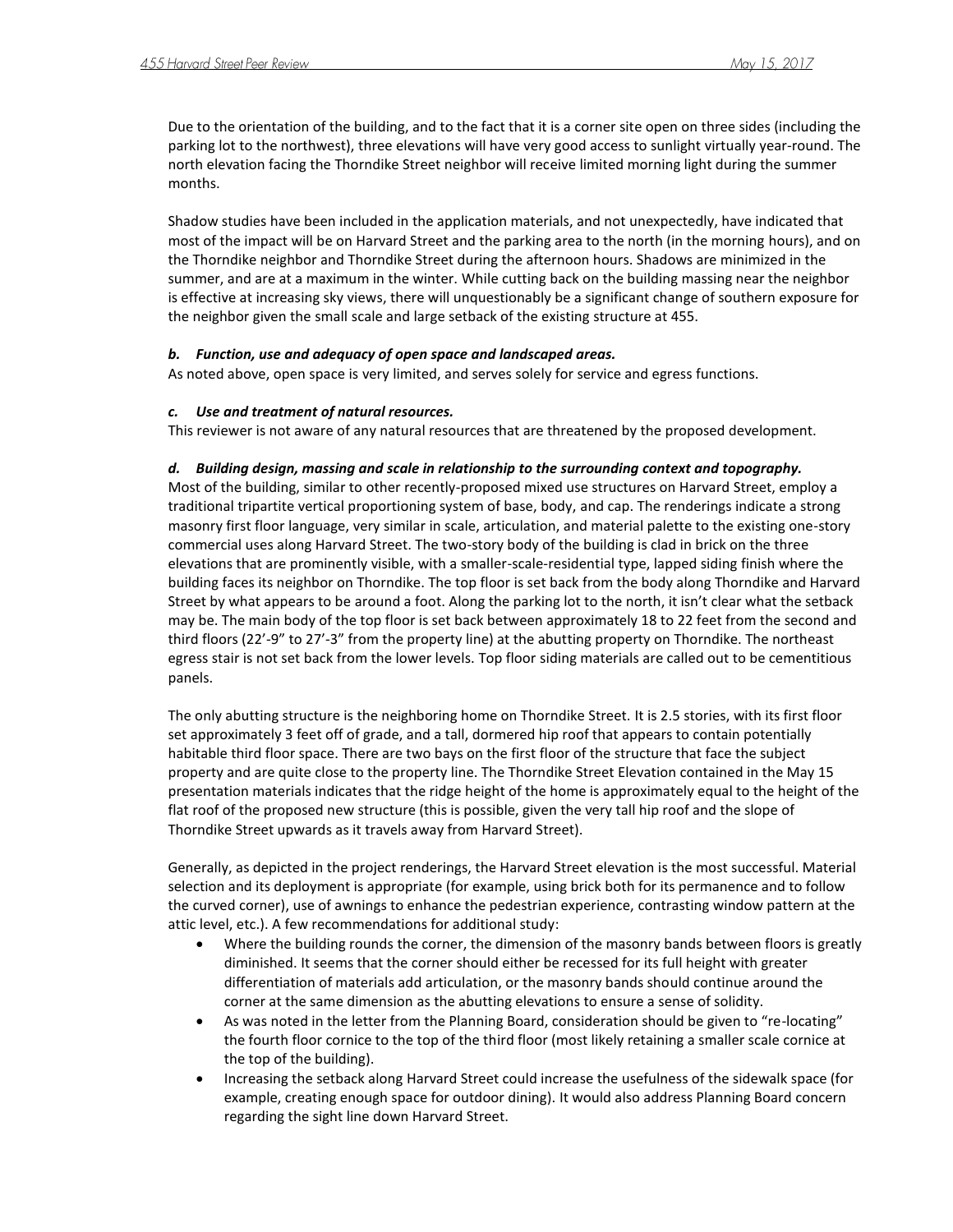Two other elevations of the building are very visible when approaching on Harvard Street from either direction. Perhaps the most prominent elevation is seen when approaching the site from Boston. This elevation requires the most additional study, as it contains a variety of elements that currently are "disassociated", creating a lack of coherence. Included in the visible elements are service entries, the end of the heavy commercial band, a truncated top floor, an exterior balcony, rooftop mechanical equipment, and a large flat masonry face (with code limitations on percentage of allowable openings). It is also possible that there may be penetrations introduced for mechanical equipment that have not been determined at this point. While it isn't possible to know the future of the parking area along this elevation, for now, this will be the first major structure encountered in Brookline when entering the town from Harvard Avenue, which makes it critical to resolve this perspective of the proposed project. Note that relative to this elevation, the Planning Board has recommended a deeper setback to allow a vegetative buffer to screen the view (which could be combined with this reviewer's comments about improving the coherence and visual interest of the façade). Given intense western solar exposure, perhaps sun shading should be considered.

When approaching from Coolidge Corner, because of the open-to-corner gas station next to the Daily Catch, most of the Thorndike Street elevation is visible (this may be somewhat misrepresented in the May 15 presentation materials that appear to compress the space occupied by the gas station). Some considerations for this elevation include:

- While window sizes and proportions are suitable, the elevation lacks articulation and is very stark, particularly when contrasted with the smaller scale residential neighbors on Thorndike. More movement, increased top floor setback, brick detailing, etc. could greatly improve the elevation.
- Plainness of the elevation is exacerbated by the minimal setback on Thorndike that precludes any "softening" with landscape materials. Sidewalk is very cramped (Planning Board has recommended increasing the setback to align with the average setback of the homes on Thorndike).
- Use of bays above ground level may be way to enhance the pedestrian experience and not lose as much square footage in units above.
- It is not clear if a garage door is proposed to block pedestrian views into the parking garage (as well as noise that may be generated by the automated parking system).
- Not clear what function/aesthetics of metal mesh infill panels are. Not optimal for building elevation from pedestrian perspective. Also a potential noise problem if open to outdoors (which seems unnecessary, given that it is likely that garage will be mechanically ventilated).

The elevation that is mostly screened from public view faces the neighboring structure on Thorndike Street. The intent of the proposed massing is to drop the scale of the building down to three stories for most of the footprint where it is closest to the neighbor, and then increase to the full four story structure closer to Harvard Street. While this strategy makes sense as far as making the transition from the commercial zone to the existing residential area, this reviewer believes several improvements could be made:

- As was recommended by the Planning Board, increasing the setback at the ground level will increase the view of the sky from the neighboring home.
- At a minimum, setback should be adequate for an effective vegetative buffer (Planning Board recommends setting back enough for creation of usable open space for the future residents of 455).
- Rear stairwell should be integrated into the main body of the building, as opposed to the "free standing" approach that is currently depicted (as it is the three story façade closest to the neighbors that controls the view to the sky, the setback of the fourth level is adequate).
- Placement of fenestration in the new units should take existing window locations in the neighboring existing home into consideration in order to maximize privacy.
- Material change from brick to lap siding is appropriate, but care should be taken to provide a suitable level of detailing to create an attractive façade consistent with the homes on Thorndike.

# *e. Side and rear elevations visible from the public street, public areas and from the vantage point of nearby residential neighborhoods.*

See comments above.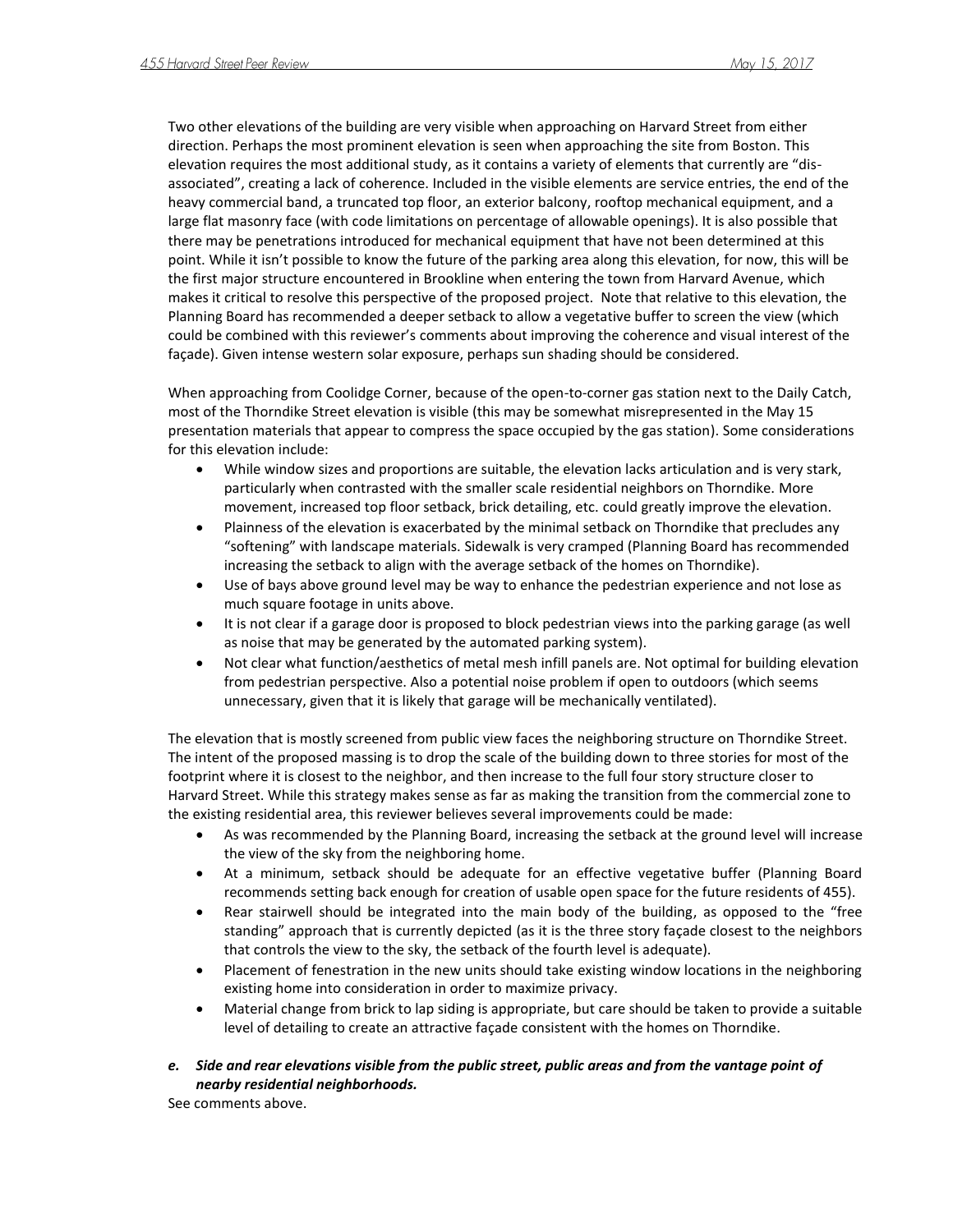# *f. Pedestrian and vehicular circulation*

As noted above, vehicular entry to the building is off of Thorndike Street. At that point, Thorndike is a twoway street, with parking allowed on the side opposite the subject site. Potential issues related to ensuring pedestrian safety at the garage entry, curb cut(s), proposed loading area, noise impact of parking system, parking ratio, etc. are under consideration by a different peer reviewer.

Pedestrian access to the building appears to be limited to the primary residential entry on the northwest corner on Harvard Street, as well as egress along the Thorndike street abutting property line. Various other service doors open up onto the north and east perimeters of the building within a five-foot setback. Generally speaking, as noted elsewhere, the pedestrian experience would be enhanced with increased setbacks on Thorndike and Harvard Street.

# *g. Integration of buildings and site, including but not limited to preservation of existing tree cover*

The current site is fully occupied by a commercial use, including parking directly on Harvard Street, a small paved dining area on Harvard, and paving fully covering the remainder of the open space. The proposed structure eliminates visible parking and much of the existing large curb cuts onto Harvard Street and Thorndike. The proposed mixed use extends active commercial use along Harvard.

It appears that an existing street tree will have to be removed to accommodate the new structure (as well as a fire hydrant and a utility pole). It does not appear that there are any other existing trees on the site. It is not clear if there are any trees proposed on the new plan (see comments elsewhere about increasing areas dedicated to landscape plantings).

# *h. Exterior materials*

Indicated on elevations. Primarily brick, other "masonry" at first floor, cementitious panels, and storefront.

## *i. Energy efficiency*

No information available for review. Brookline has adopted the energy Stretch Code, which will ensure a relatively high level of sustainability, at least from an operating perspective.

## *j. Exterior lighting*

Materials include a lighting plan indicating a concentration of light along Harvard Street and part way up Thorndike. Some additional perimeter lighting is shown along the abutting parking lot elevation and along Thorndike neighboring site. It is not discernable what lighting types are proposed.

## *k. Proposed landscape elements, planting materials, and planting design*

No landscape plan provided with revised scheme.

# *l. Feasibility of incorporating environmental and energy performance standards in the design,*

*construction and operation of the buildings, such as standards required for LEED certification* It does not appear that there is information in the application that expresses the developer's desire to design and construct to a third-party-verifiable level.

## *m. Any other design-related considerations identified by the consultant in the course of its review*

- Floor plans in submission include relatively detailed "conceptual" unit plans. It seems likely that the units are able to conformance with accessibility codes. Note that the building has fewer than 20 rental units, which exempts it from providing Group 2 ("fully accessible") units. All units are required to conform with Group 1 unit requirements.
- How will trash be handled on the site?
- Rooftop elevator extension, penthouses, mechanical equipment screening, etc. are minimally depicted in the submitted drawings. These will likely be very visible, and should be detailed.
- A Construction Management Plan should be submitted for review.
- Will a ground-mounted transformer be required on the site?